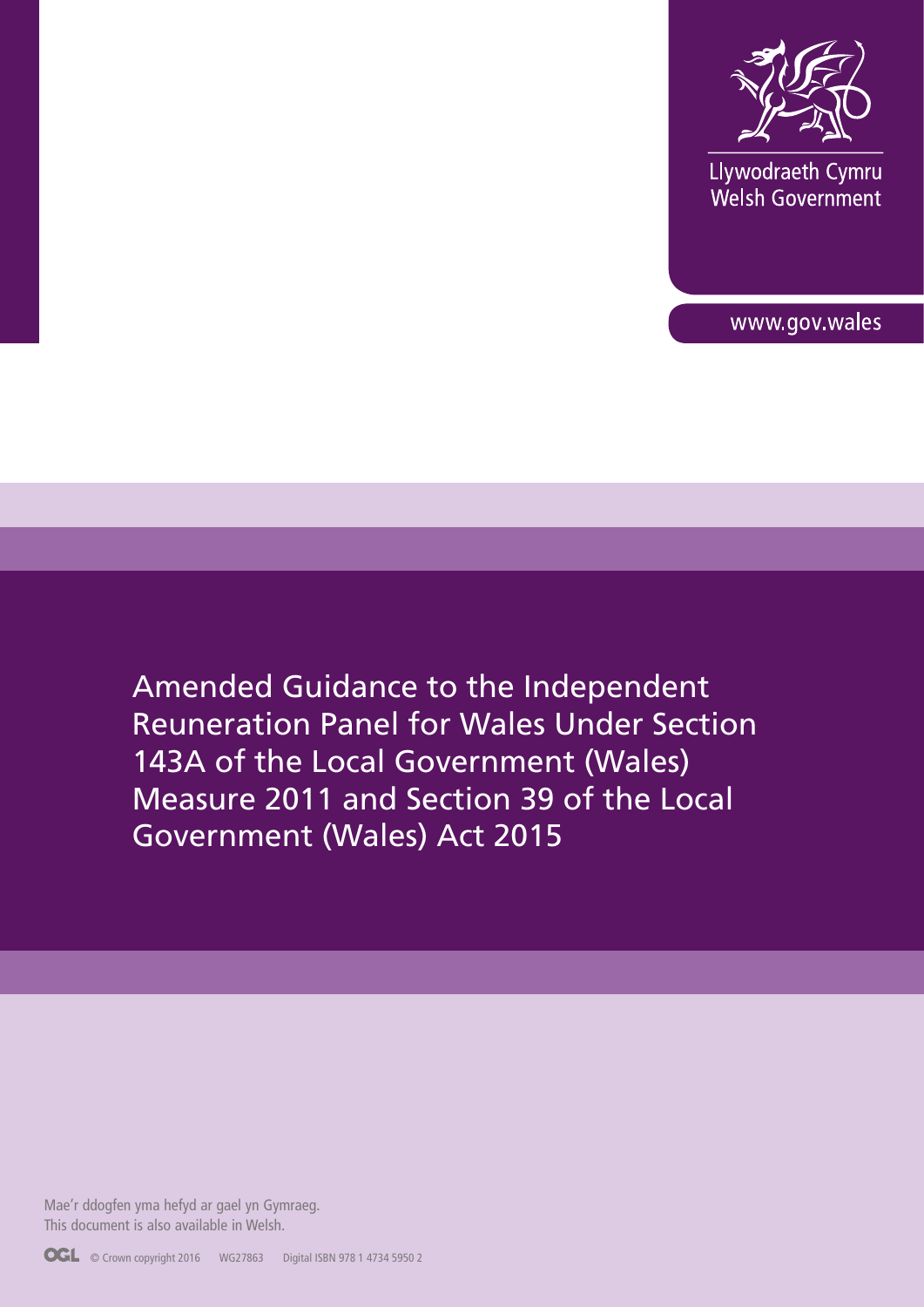## **1. Background**

- 1.1. The Local Government (Democracy) (Wales) Act 2013 ("the 2013 Act") received its Royal Assent on 30 July 2013. Its prime purpose was to reform the structure and functions of what is now known as the Local Democracy and Boundary Commission for Wales. There were, however, other provisions concerning Local Government and related issues. They included:
	- Allowing Principal Councils to appoint Presiding Members to chair their meetings, in preference to the traditional civic chair or mayor;
	- Enabling Local Authorities to promote or oppose private bills in the National Assembly, rather than Parliament, if it is the appropriate legislature;
	- Requiring Town and Community Councils to publish information on the Internet;
	- Amending provisions within the Local Government (Wales) Measure 2011 ("the 2011 Measure") relating to remote attendance at Council meetings and the constitution of audit and democratic services committees, and
	- Enabling Local Authorities to establish joint standards committees.
- 1.2. In addition, the responsibilities of the Independent Remuneration Panel for Wales ("the Panel") within the 2011 Measure were amended by the 2013 Act in a number of ways but particularly in relation to the pay of Heads of Paid Service of certain Local Authorities.
- 1.3. Heads of Paid Service are statutory posts introduced under the Local Government and Housing Act 1989. Principal Councils and some other local authorities are required to designate one of their officers as the Head of Paid Service. This is usually the Council's Chief Executive Officer. This officer is required to advise the Council with respect to the discharge of its functions and as to the number and organisation of its staff. For the purpose of this guidance, the term Chief Executive ("CEO") is to be considered as a reference to the Head of Paid Service and/or a Chief Fire Officer.
- 1.4. The Local Government (Wales) Act 2015 ("the Act") contains provisions designed to prepare for a restructuring of local government in Wales over the next few years. It contains provisions which:
	- allow for voluntary mergers between principal authorities;
	- Provide for the establishment of transition committees to prepare for new authorities;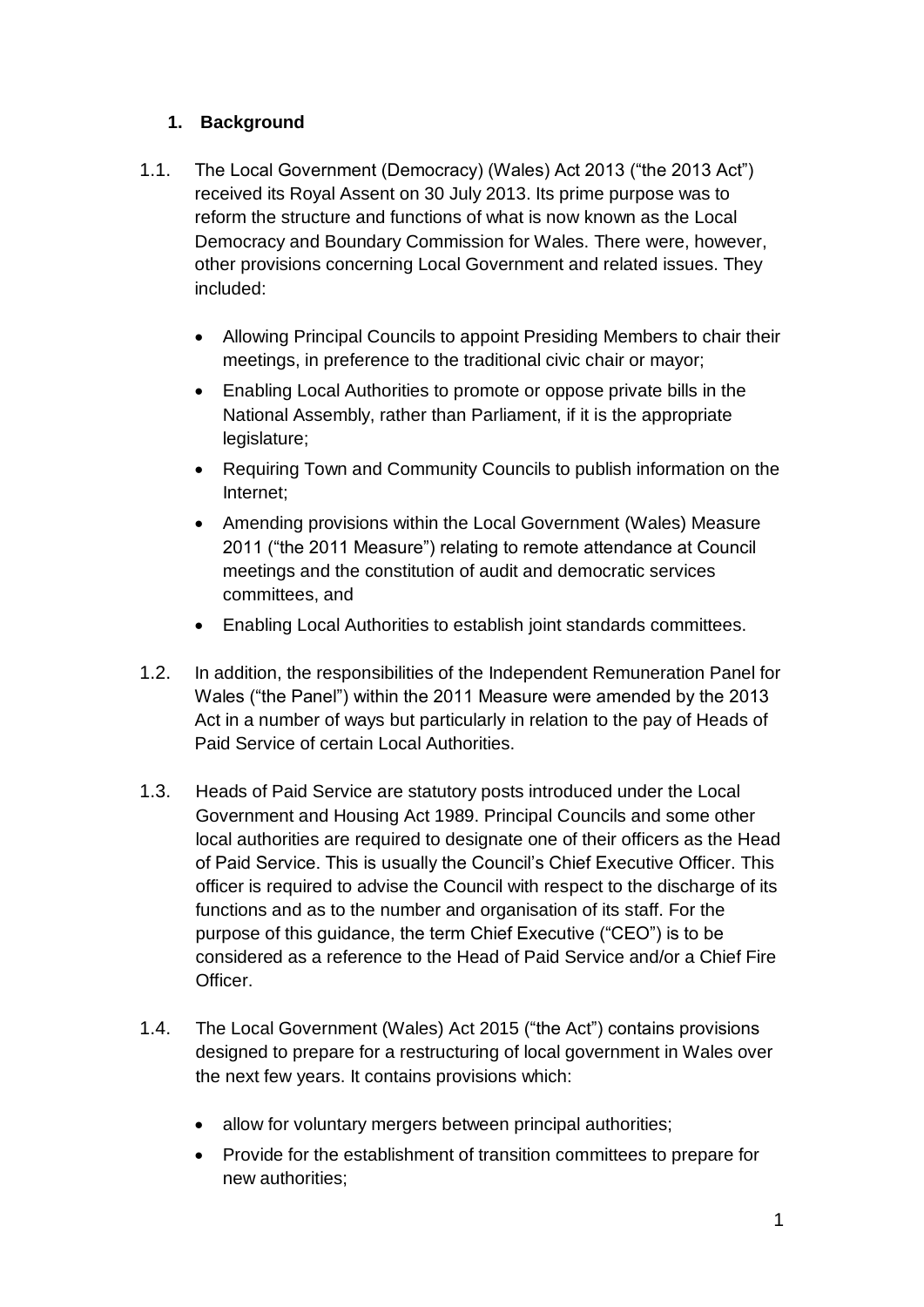- Enable the Local Democracy and Boundary Commission for Wales to review the electoral arrangements for proposed new areas;
- Enable the Panel to determine remuneration of members of proposed councils;
- Place restraints on existing authorities carrying out certain transactions in advance of mergers and require them to provide certain information to Welsh Ministers and other authorities.
- 1.5. Section 29 *et seq* of the Act contains provisions permitting the Welsh Minsters to issue directions to place restraints on, amongst other things, certain transactions and recruitment by "merging authorities". A "merging authority" is a principal authority which is to be merged into a new principal area, whether by merger regulations (voluntary mergers) or by virtue of a Bill introduced in the Assembly by the Welsh Ministers or in an Assembly Act.
- 1.6. In relation to recruitment, directions may impose restrictions on proposed recruitment to certain posts, including chief officers. Should the Welsh Ministers decide to issue directions under subsection (1), no chief officer may be recruited without consent of a person specified in the direction. Should the Welsh Ministers issue a direction under subsection (3), the authority must comply with specified requirements. Directions – and therefore the consent or requirements – can contain matters connected to the length of any appointment and its remuneration.
- 1.7. In an appointment made subject to the Ministerial directions described, the responsibility of the Panel under section 143A of the 2011 Measure to make recommendations in respect of the pay associated with these posts does not apply where the direction is given in relation to a proposal to pay the person a salary which is different to the person's predecessor.
- 1.8. Section 39(1) of the Act also provides that section 143A of the 2011 Measure has the following effect: the functions of the Panel in relation to CEOs are extended to include all "chief officers" of principal authorities. This is a time limited provision, lasting from the coming into force of this provision, on 25 January 2016 until 31 March 2020. This is the day before the intended "vesting day" on which shadow authorities for new principal areas would take over responsibilities from the currently existing principal authorities.
- 1.9. The definition of "chief officer" in section 39 is taken from the Localism Act 2011:

 (a) the head of its paid service designated under section 4(1) of the Local Government and Housing Act 1989;

(b) its monitoring officer designated under section 5(1) of that Act;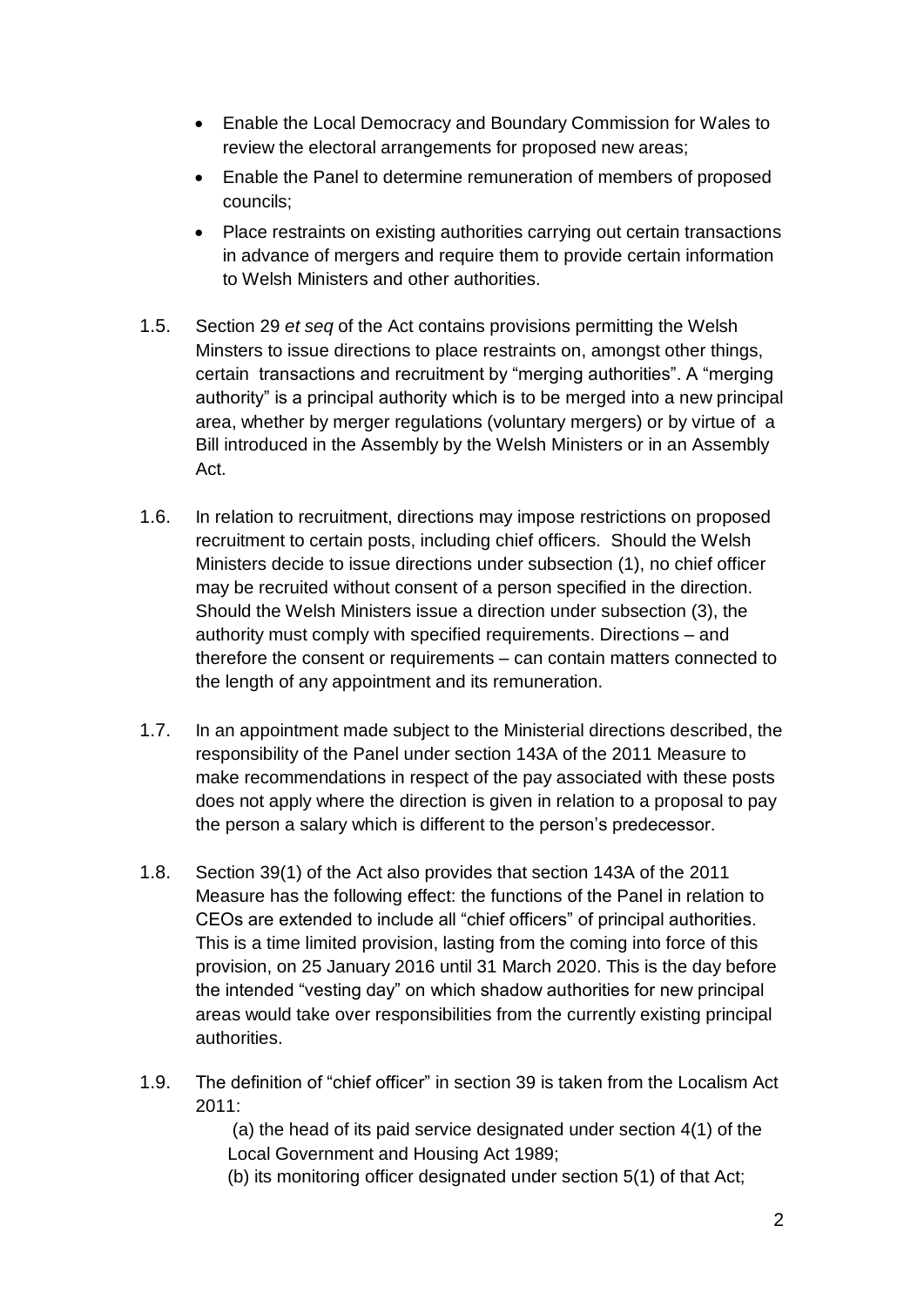(c) a statutory chief officer mentioned in section 2(6) of that Act; (d) a non-statutory chief officer mentioned in section 2(7) of that Act;

(e) a deputy chief officer mentioned in section 2(8) of that Act.

The descriptions for (c)-(e) used in the 1989 Act are (in summary):: "Statutory chief officers" include—

(a)the chief education officer or director of education

(b) the chief officer of a fire brigade

(c) the director of social services or chief social work officer

(d) the section 151 or chief finance officer

"Non-statutory chief officer" means -

(a) a person for whom the head of the authority's paid service is directly responsible;

(b)a person who, as respects all or most of the duties of his post, is required to report directly or is directly accountable to the head of the authority's paid service; and

(c)any person who, as respects all or most of the duties of his post, is required to report directly or is directly accountable to the local authority themselves or any committee or sub-committee of the authority.

"Deputy chief officer" means, a person who, as respects all or most of the duties of his post, is required to report directly or is directly accountable to one or more of the statutory or non-statutory chief officers.

1.10 Section 39(3) of the Act provides that the Welsh Ministers may issue guidance to the Panel in relation to the temporary extension of its functions relating to chief officers' pay described above.

Further, section 40 amends section 143A of the 2011 Measure to allow an authority that has consulted the Panel about a proposed reduction in salary to reduce (but not increase) the salary payable to a head of paid service (or chief officer for the duration of that provision) while awaiting the recommendation of the Panel provided that the contract under which the salary is payable allows for its alteration once the Panel's recommendation has been considered.

Section 40 also provides that the Panel must notify the Welsh Ministers of any recommendation it makes on officers' remuneration.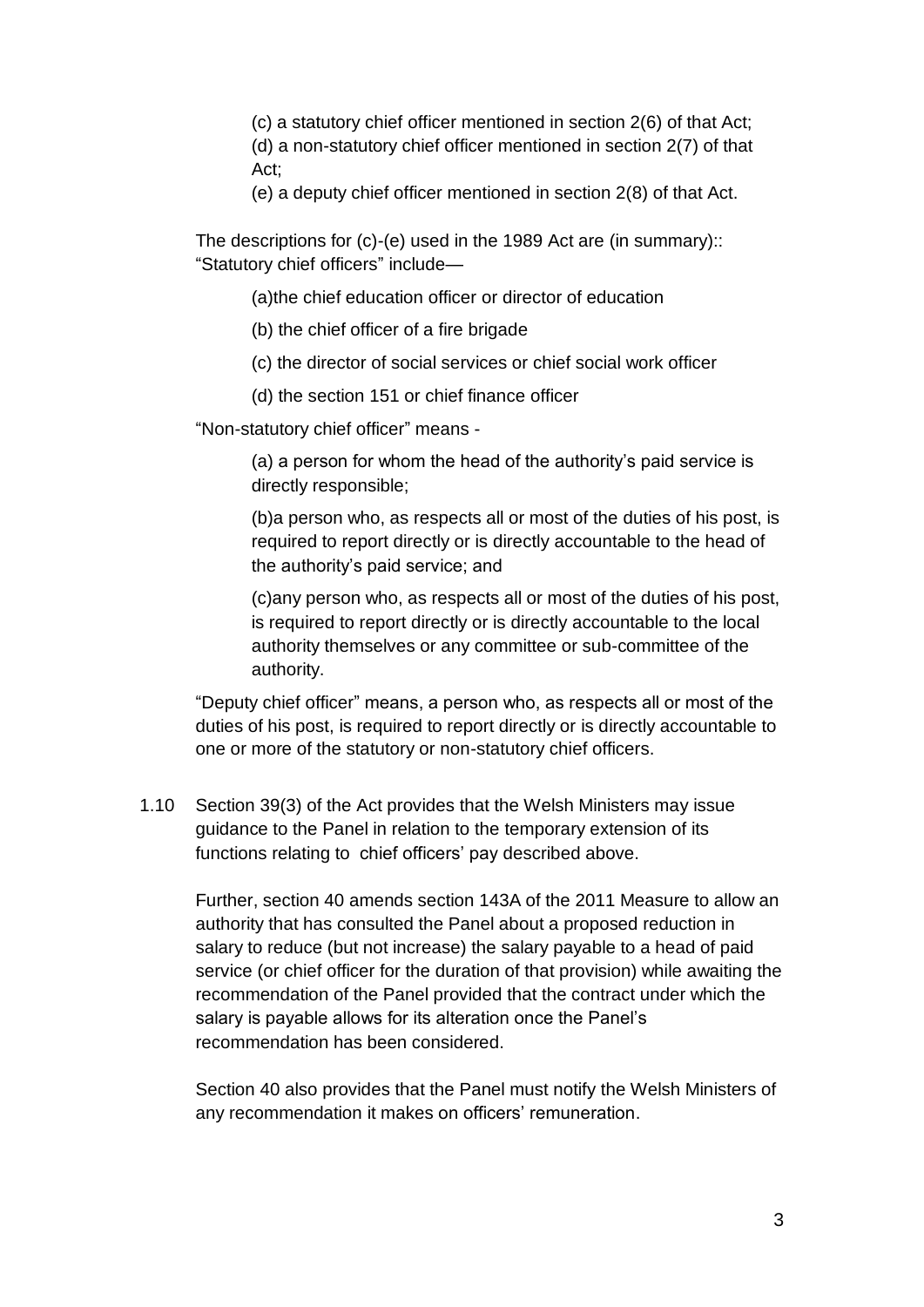## **2. The Panel's responsibilities in relation to Chief Officer/CEO pay**

- 2.1 Section 63 of the 2013 Act amended the 2011 Measure by inserting a new section 143A. Sections 141 to 160 of the 2011 Measure deal with local authority members' payments and pensions and the powers of the Panel in relation to them. Section 143A enables the Panel to make recommendations, in relation to principal councils and fire and rescue authorities (FRAs), on anything in their Pay Policy Statement (PPS) which relates to the salary of their CEO. As stated above, the Act extends this power for a period to all chief officers in a principal authority. For the purpose of this guidance, salaries include payments made by a relevant authority to an officer who is not an employee of the Authority under a contract for provision of services, as well as payments of salary made to an employed officer under an employment contract. The Panel's power to make recommendations however, is related only to authorities which must produce Pay Policy Statements (principal councils and FRAs).<sup>1</sup>
- 2.2 Pay Policy Statements are a requirement under the Localism Act 2011 (sections 38 to 43), to be published on an annual basis by principal councils and FRAs. The purpose of the statement is to provide transparency with regard to a local authority's approach to setting the pay of its employees, by identifying the methods by which salaries are determined. In particular, it must include:
	- Policies on all aspects and elements of the remuneration of Chief Officers;
	- The approach to the publication of, and access to, information relating to all aspects of the remuneration of Chief Officers;
	- The council's policy on the remuneration of its lowest paid employees;
	- The relationship between the remuneration of its Chief Officers and other employees.
- 2.3 The Welsh Government has issued guidance to Local Authorities on this matter [http://wales.gov.uk/topics/localgovernment/finandfunding/publications/pay](http://wales.gov.uk/topics/localgovernment/finandfunding/publications/payaccount/?lang=en.) [account/?lang=en.](http://wales.gov.uk/topics/localgovernment/finandfunding/publications/payaccount/?lang=en.)
- 2.4 Pay Policy Statements (PPSs) are designed to cater for decision-making in relation particularly, to the pay of Chief Officers and the lowest paid staff. The position of the Welsh Government, expressed in the PPS

 $\overline{1}$  $1$  It should be noted that section 64 of the 2013 Act, which enables Welsh Ministers to specify a public body which could be added to those for which the Panel has responsibilities, does not apply in relation to the Panel's responsibilities for Chief Executives' or Chief Officers' pay.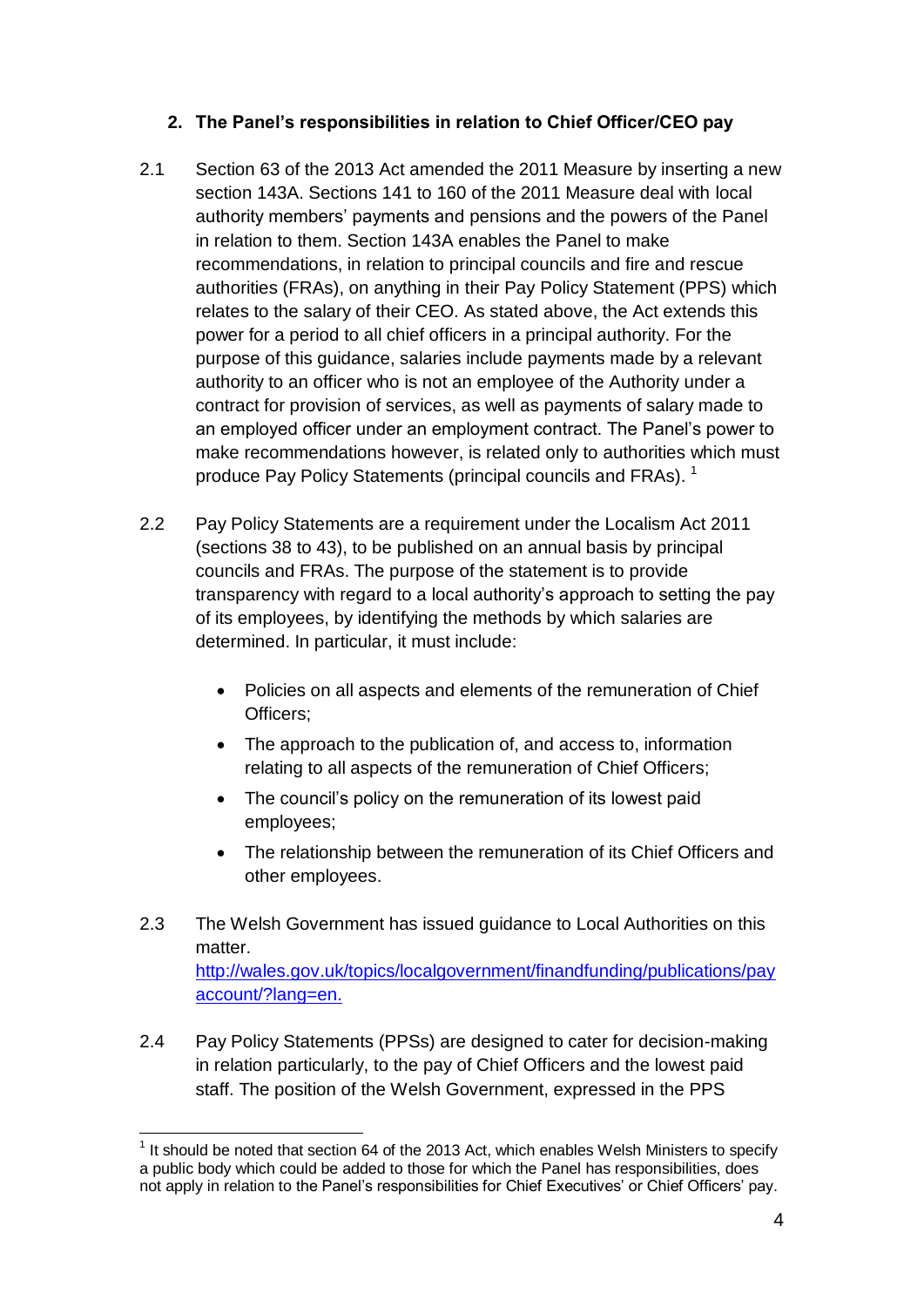guidance, is decision-making on PPSs takes place in public, is open to scrutiny and is subject to a vote of all Council Members. This is reinforced by the Local Authorities (Standing Orders) (Wales) Regulations 2006 (as amended by the Local Authorities (Standing Orders) (Wales) (Amendment) Regulations 2014), which require a principal council to advertise publicly where it proposes to appoint a Chief Officer and the remuneration it proposes to pay in respect of that role is £100,000 per annum or greater.

- 2.5 In addition to making recommendations about any policy in the authority's PPS which relates to the salary of the CEO, section 143A of the 2011 Measure also provides that the Panel may make recommendations in respect of any proposal to change the salary of a Chief Executive. Principal councils and fire and rescue authorities are obliged to have regard to any recommendation the Panel makes in relation to what is in their PPS concerning Chief Executives' pay. As set out above, this now applies also to chief officers of principal authorities.
- 2.6. Should a Principal council or FRA wish to change the salary of their CEO, or a principal council wish to change the pay of a chief officer, it will have to consult the Panel, unless the change being considered is commensurate with a general pay increase or reduction for "the authority's other staff<sup>"2</sup>. The council or FRA must have regard to the Panel's recommendation when reaching its decision.
- 2.7 The Panel may request any information it needs to assist it to reach a conclusion on the matter and the Council/FRA will be obliged to provide it. The Panel may publish any recommendation it decides to make.
- 2.8 The Panel's recommendation could express approval of the local authority's proposal, express criticism of or concerns about the proposal, or recommend variations of the proposals but it must have regard to this guidance issued by the Welsh Government.

## **3. The Panel's deliberation**

3.1 When considering the issue of officers' salaries, it is important that the Panel fully appreciates it is in a fundamentally different position to that in relation to the remuneration of members of local authorities. In the latter situation, the Panel is the final arbiter in the matter. The Panel has the power to set precisely what a member of a local authority should receive,

<sup>————————————————————&</sup>lt;br><sup>2</sup> For the purposes of this guidance, "staff" can be interpreted as "officers", so does not include, for instance, teachers or front-line employees delivering services.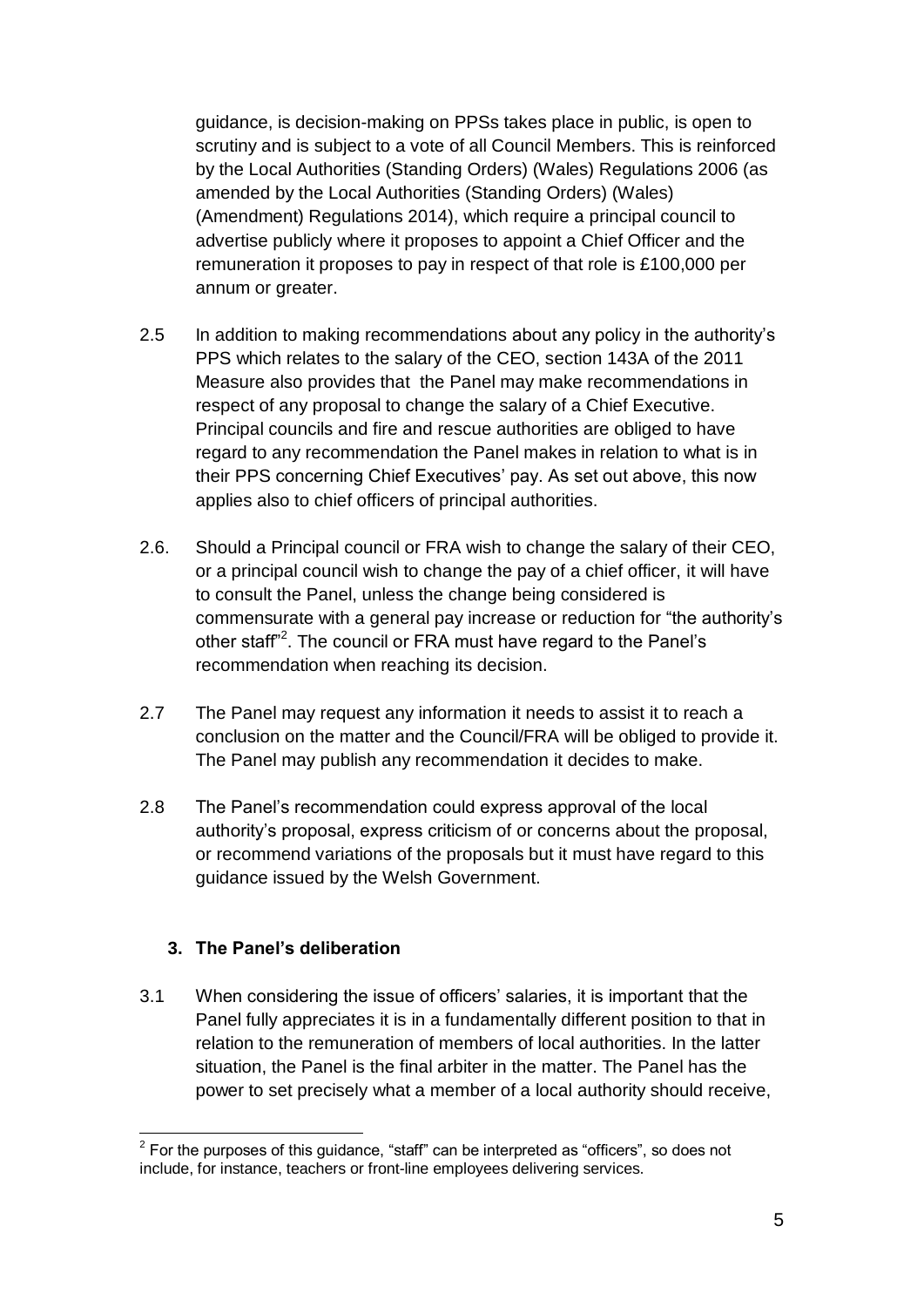unless it confines itself to setting maxima instead. However, even in this situation it is the Panel, not the local authority or the Welsh Government, which has the power to make the decisions.

- 3.2. In contrast, in relation to Chief Executives or Chief Officers, the Panel's role is limited to taking a view and making a recommendation. Although the Local authority/authorities concerned must have regard to the recommendation, they are not obliged to follow it. The Local Authorities (Standing Orders) (Wales) Regulations 2006 (as amended by the Local Authorities (Standing Orders) (Wales) (Amendment) Regulations 2014) require any such decision to be made through a vote of full Council. The authority however, under section 143A must notify the Welsh Ministers and the Panel of its response to a recommendation made by the Panel about a change in salary of its CEO. If the Welsh Ministers consider that an authority's response is inconsistent with the Panel recommendation, the authority might be subject to a direction from the Welsh Ministers to reconsider the salary.
- 3.3. Nevertheless, the Panel does not decide what an individual Chief Executive or Chief Officer is paid. This should avoid any need for the Panel to be pulled into negotiations with Trade Unions or professional associations, for instance. Although one cannot rule out the possibility of a legal challenge to a recommendation by the Panel, it is less likely because of the indirect nature of the Panel's relationship to the final decision. It is perhaps more likely, however, in the case of Chief Officers, that the Panel may be subject to pressure from trade unions or professional associations, who may view the Panel's role as intruding into their negotiation process
- 3.4. The Panel is being asked to use its own experience and expertise to arrive at a recommendation in each case that arises. Local authorities are required to provide the Panel with any information it may reasonably require in reaching a conclusion and that provides the Panel with considerable power to gather necessary information. The sort of information the Panel may require could include the following:

.

- Papers or reports prepared by the Authority in relation to the matter;
- Reports or other information provided to the Authority by any consultancy, Trade Union or professional association;
- Details of the total package available, or under consideration, for the Chief Executive or Chief Officer. This could include the length of contract on offer, pension arrangements, severance package, returning officer fees, performance bonuses, provision for annual and other leave, payment in kind (i.e. cars) and relocation costs. The Panel may also wish to take into account any interdependency of individual salaries within pay structures ;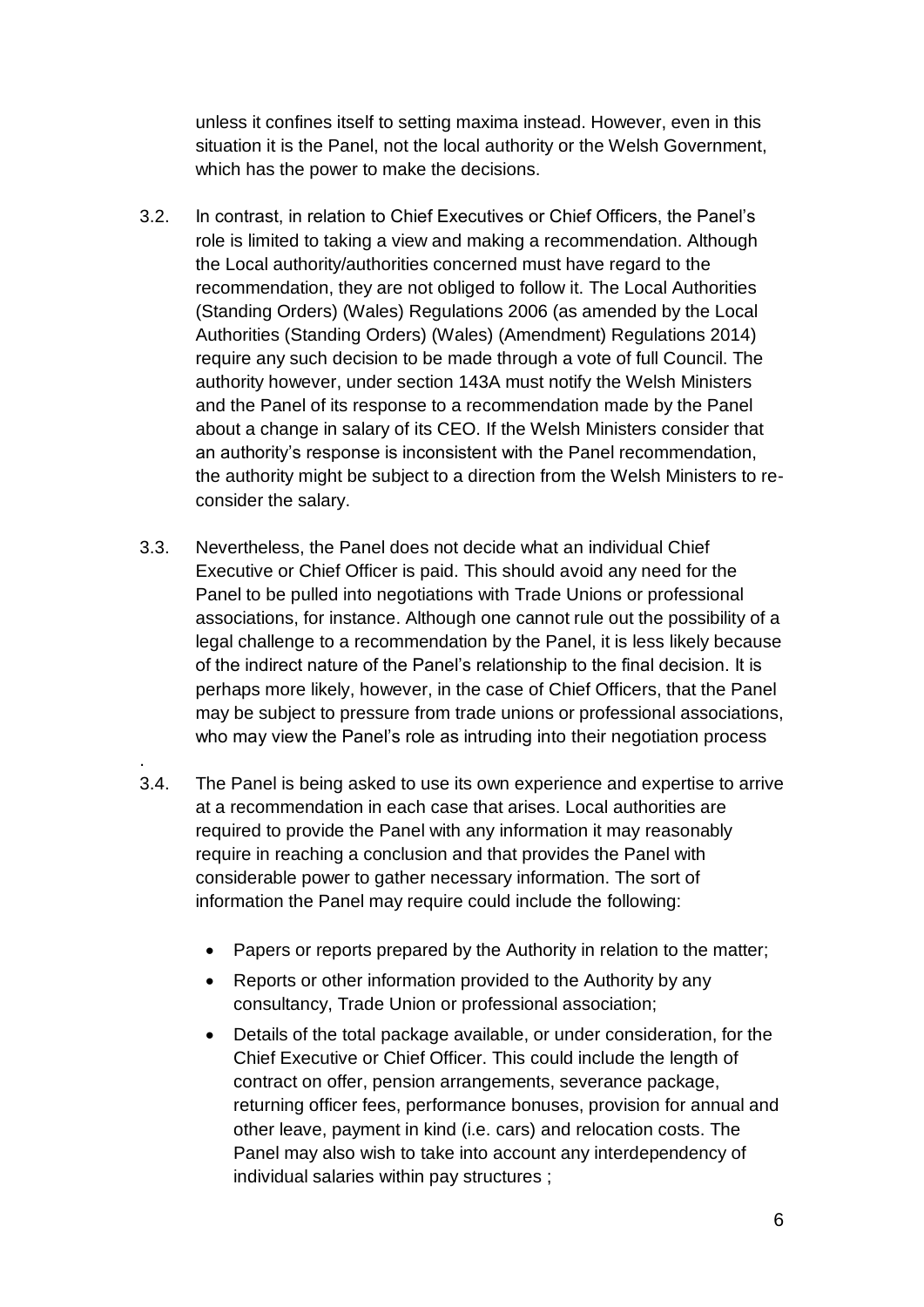- Information concerning the remuneration on offer to other Local Authority Chief Executives/Officers. (Note: the Panel are not restricted to only requiring information from the local authority considering a variation in salary).
- Details of agreements made at the National Joint Council level.
- 3.5 Should there be a situation where, probably as a result of national negotiations, a pay award is made to chief officers across local authorities which differs from that awarded to other staff, the Panel may consider joint or collective approaches from local authorities, rather than each authority needing to separately engage with the Panel. However, this does not fetter the ability of the Panel to make different recommendations to different authorities if they feel so justified.
- 3.6. It is also likely the Panel would wish to take into account more general data relating to prices and incomes, which it may well have available through its relevance to the remuneration of Local Authority members.
- 3.7 The legislation does not restrict the Panel to a purely reactive role. If it wished, the Panel could use its power to make recommendations relating to provisions within local authorities' PPSs irrespective of any proposal to vary the pay of a Chief Executive or Chief Officer provided the recommendation "related to" the salary of the Chief Executive or Chief Officer. The Panel would, however, need to consider whether it had the time and resource to carry out such an exercise and bear in mind that the policy driver behind the provisions in the 2013 Act was related to control over what were viewed as unacceptable decisions in relation to pay increases. Exercising the power in a way that was inconsistent with its purposes, could give rise to legal challenge. However, it does mean any individual or organisation could refer an issue concerning the Chief Executive's or Chief Officer's pay to the Panel for its consideration and the Panel could decide to act on that reference if it felt it necessary.
- 3.8. The Panel needs to be consulted if there is a downward variation being proposed for a Chief Executive's or Chief Officer's pay (unless, as in the case of an increase, it is commensurate with a general approach to officers pay in that Authority). The Panel is likely to take the same type of evidence requirements into account.
- 3.9. Finally, what factors should the Panel take into account in reaching a recommendation? It is for the Panel to make its own assessment of what factors are relevant to the exercise of its discretion in any particular case and how much weight is to be given to them. However, the following paragraphs cover what the Welsh Ministers consider to be key factors to be taken into account by the Panel.